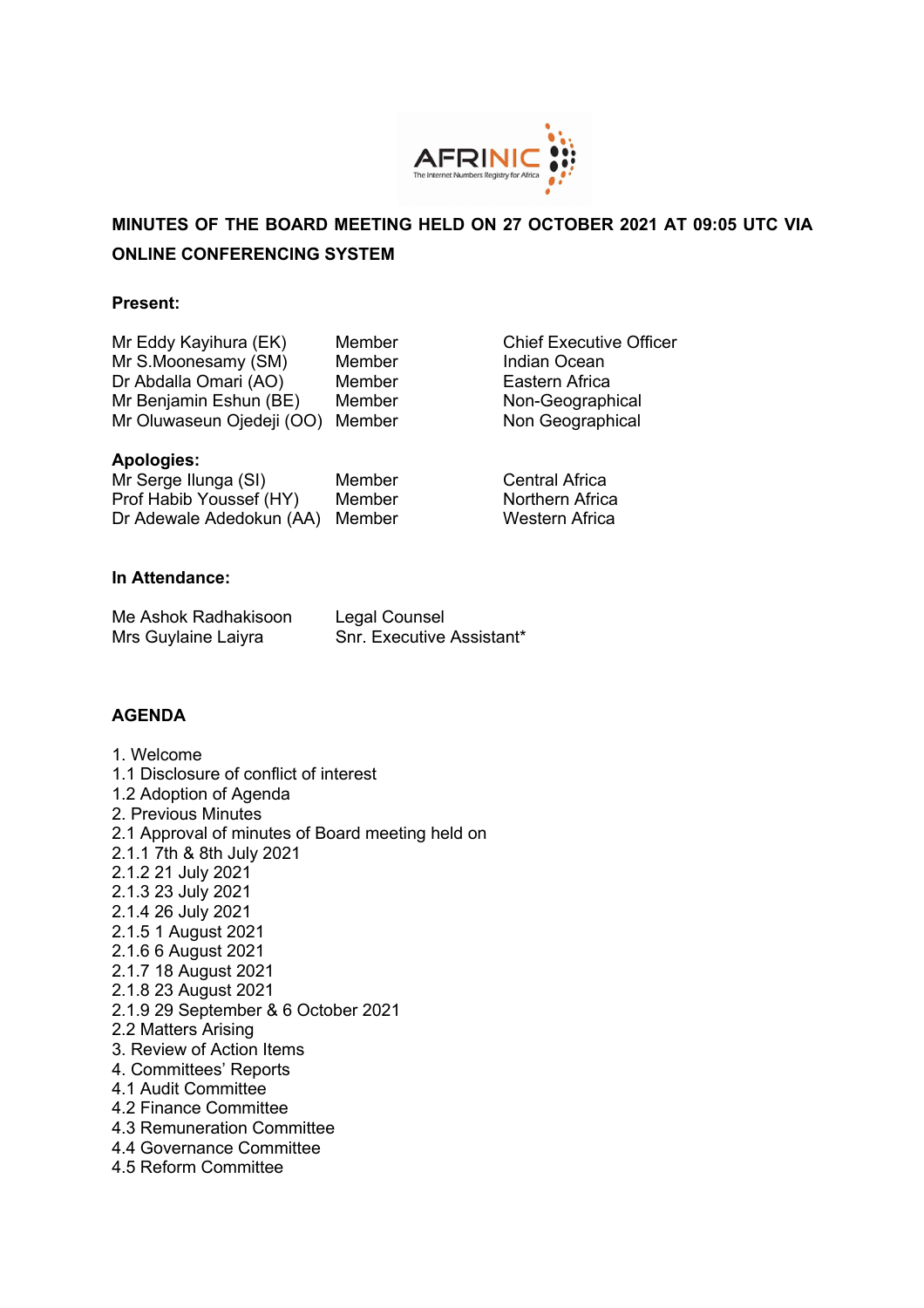4.6 CEO Report 4.7 Chair Update 5.0 Recall Committee 6.0 Legal Strategy 6.1 Delegation of Authority 7.0 Casual Vacancy 8.0 AoB 8.1 Board Retreat 9.0 Next Meeting

# **BUSINESS OF THE DAY**

# **1. Welcome**

The Chair welcomed the members present and opened the meeting at 09:05 UTC.

A roll call was carried out to confirm quorum.

# **1.1 Disclosure of conflict of interest**

The CEO declared conflict of interest under Agenda Item no 4.3 with respect to discussion on the CEO's KPIs.

# **1.2 Adoption of Agenda**

The CEO proposed to add 'Recall Committee' as an item for discussion. One Board member BE proposed to add 'Legal Strategy' and 'Casual Vacancy' under the agenda.

The agenda was adopted with amendments. Proposed EK. Seconded OO.

#### **2. Previous Minutes**

# **2.1 Approval of minutes of Board meeting held on**

# **2.1.1 7th & 8th July 2021**

# **Resolution 202110.642**

The Board approved the minutes of the Board Meeting held on  $7<sup>th</sup>$  &  $8<sup>th</sup>$  July 2021 with amendments.

Proposed EK Seconded AO. Resolution passed.

# **2.1.2 21 July 2021**

# **Resolution 202110.643**

The Board approved the minutes of the Board Meeting held on 21 July 2021.

Proposed AO Seconded OO. Resolution passed.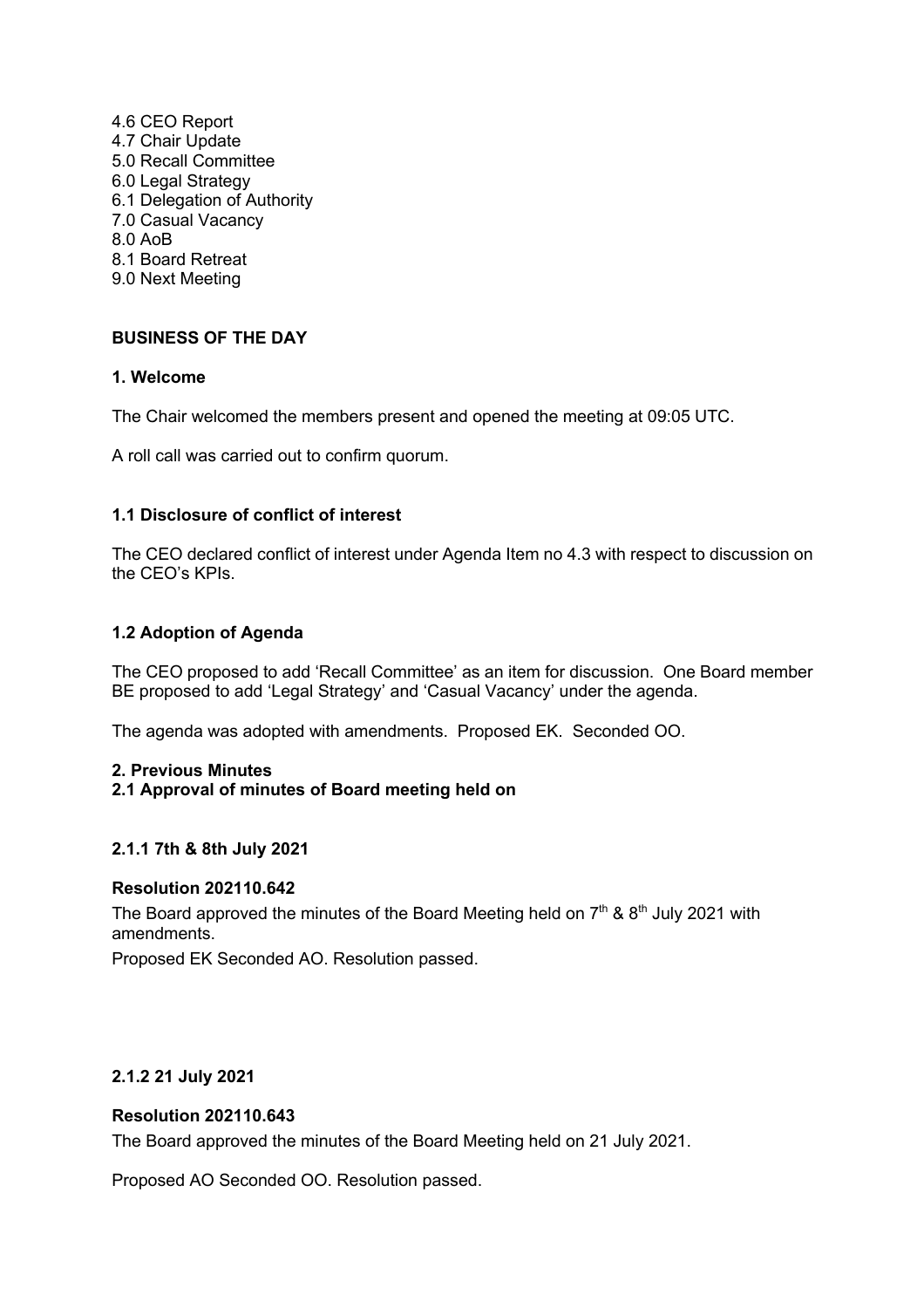# **2.1.3 23 July 2021**

### **Resolution 202110.644**

The Board approved the minutes of the Board Meeting held on 23 July 2021.

Proposed AO Seconded EK. Resolution passed.

**2.1.4 26 July 2021**

#### **Resolution 202110.645**

The Board approved the minutes of the Board Meeting held on 28 July 2021 with amendments

Proposed EK Seconded OO. Resolution passed.

# **2.1.5 1 August 2021**

#### **Resolution 202110.646**

The Board approved the minutes of the Board Meeting held on 1 August 2021.

Proposed EK Seconded AO. Resolution passed.

#### **2.1.6 6 August 2021**

#### **Resolution 202110.647**

The Board approved the minutes of the Board Meeting held on 6 August 2021.

Proposed EK Seconded OO. Resolution passed.

#### **2.1.7 18 August 2021**

#### **Resolution 202110.648**

The Board approved the minutes of the Board Meeting held on 18 August 2021 with amendments.

Proposed BE Seconded AO. Resolution passed.

# **2.1.8 23 August 2021**

#### **Resolution 202110.649**

The Board approved the minutes of the Board Meeting held on 23 August 2021.

Proposed OO Seconded AO. Resolution passed.

# **2.1.9 29 September & 6 October 2021**

**Resolution 202110.650**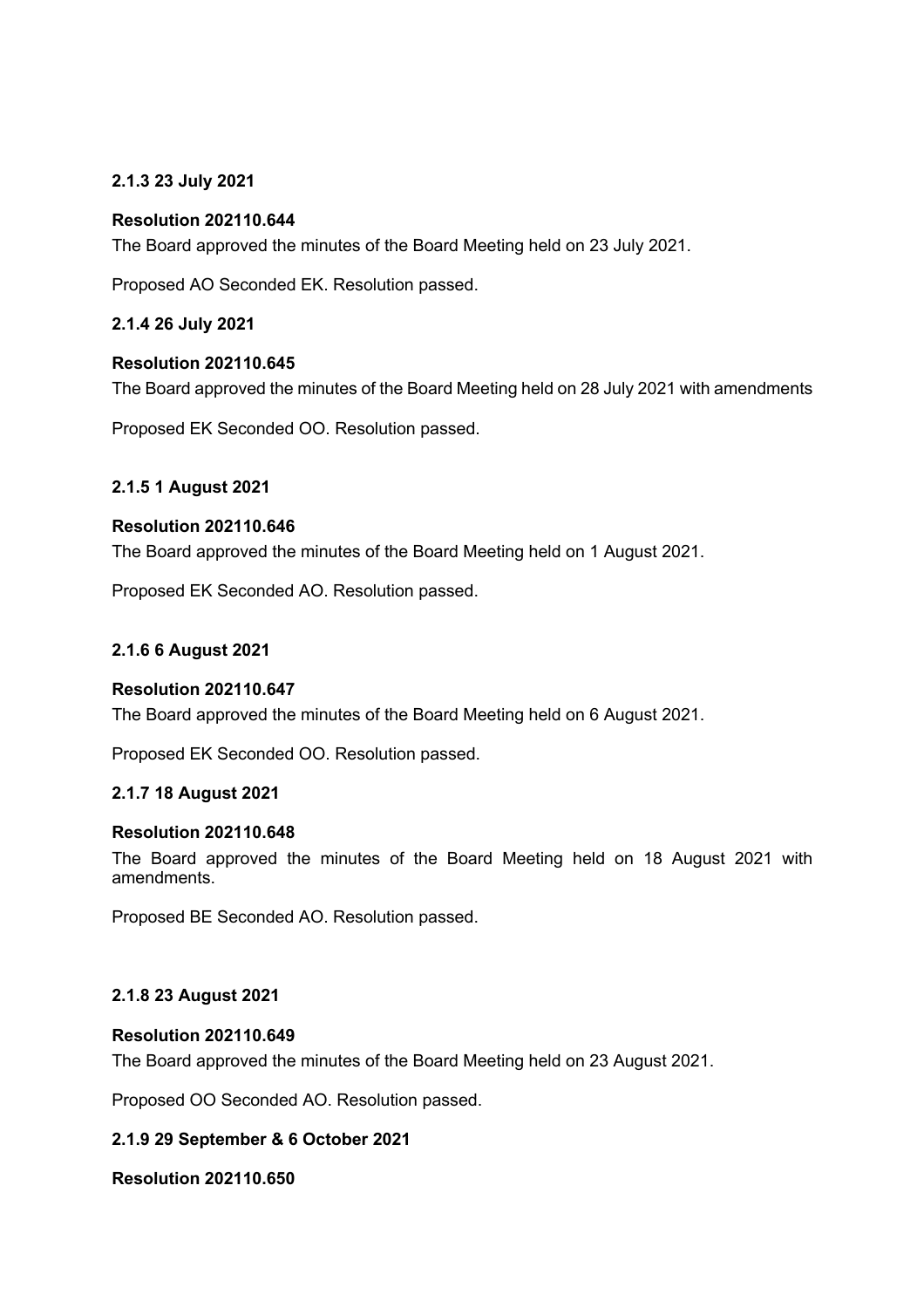The Board approved the minutes of the Board Meeting held on 29 September and 6 October 2021 with amendments.

Proposed EK Seconded BE. Resolution passed.

*The Board breaks at 10:12 UTC and resumed at 10:35 UTC. A roll carried out to confirm quorum before proceeding.*

#### **2.2 Matters Arising**

None.

**3. Review of Action Items**

**Action Item 202110.01 :** The Chair to discuss with the candidates for the COO position. **Status:** Action Item to be kept Open. The Chair informed that he is awaiting for discussion about the gross salary of the position in order to proceed.

**Action Item 202110.02:** The Chair to follow up on the recruitment of a Company Secretary . **Status:** Action Item to be kept Open. The Chair informed that he sent questions to FINCO and is awaiting replies from FINCO.

**Action Item 202110.03:** The Audit Committee to look into the Casual Vacancy – Seat 5 Southern Africa and report to the Board. **Status:** Action Item to be closed. Under AuditCo.

**Action Item 202110.04:** The AuditCommittee to follow up on the Legal Strategy and report to the Board.

**Status:** Action Item to be closed. Under AuditCo.

**Action item 202107.01:** The CEO and Head of Finance to follow up on the financial implications of freezing the accounts. **Status:** Action Item to be closed. Attachment Order released Monday 15th October 2021

**Action Item 202107.01:** The Finance Committee to review the fees and discount policies by September 2021 and report to the Board.

**Status: Action Item to be kept Open. Under FINCO** The Chair informed that the fees and discount policies should be reviewed together. New deadline for end of december

**Action Item 202107.03:** The Management to provide the Audit Committee with clear timelines attached to the intended processes and targets to be achieved for the bulk whois incident. **Status:** Action Item to be kept Open. Under AUDITCO New Deadline for end of December 2021

**Action Item 202107.05:** The Remuneration Committee to review the CEO KPIs and report to the Board by 10 August 2021. **Status**: Action Item to be kept Open. Under REMCO. Ongoing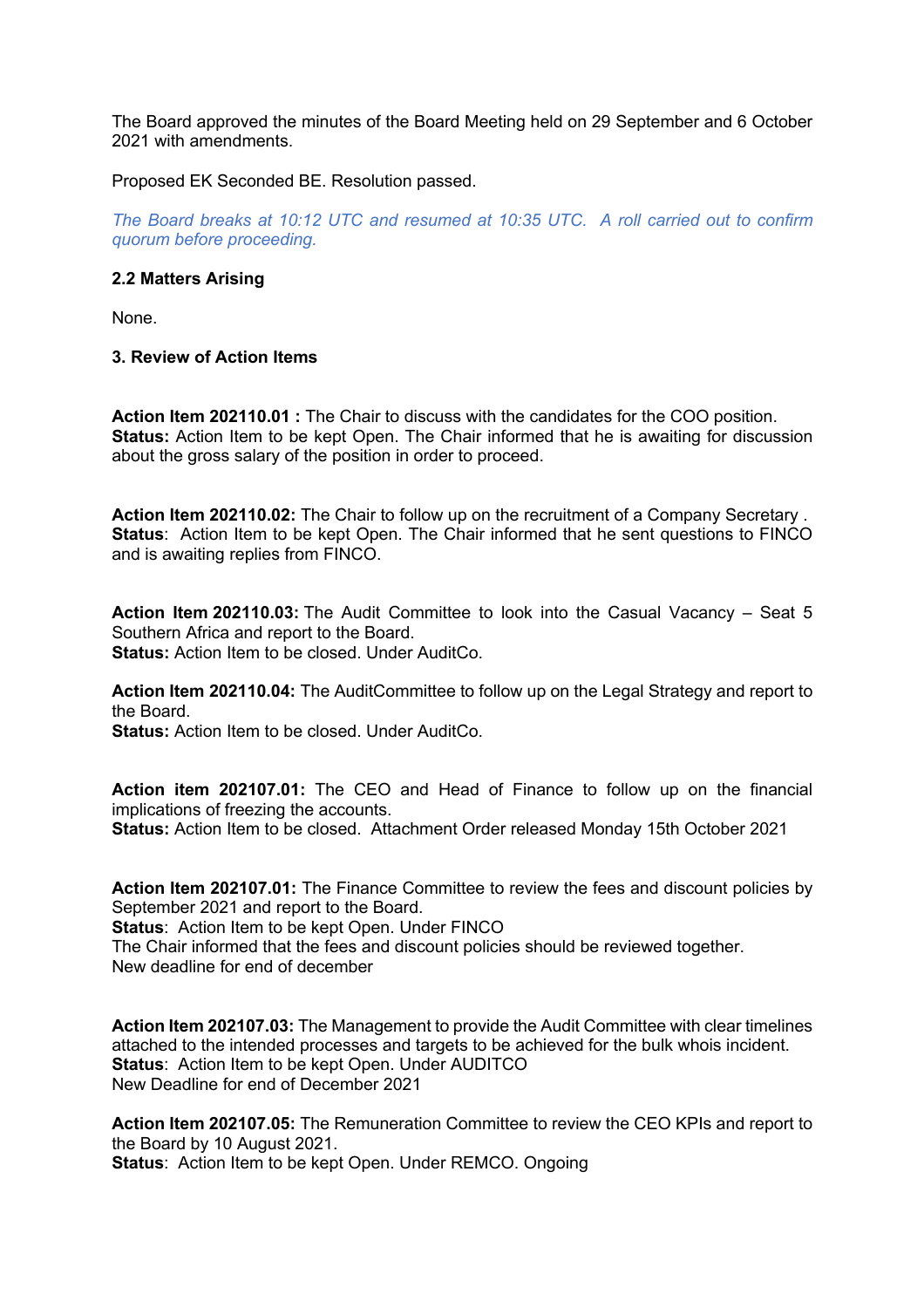**Action Item 202106.02:** The Finance Committee to review the delegation of authority and Bank signatories; and report to the Board by end of June 2021. **Status**: Action Item to be kept Open. Under FINCO. New Deadline Dec 2021

**Action Item 202105.01**: The Audit Committee to meet with the Management and the external auditor on the Customer Service Report. The Committee to report back to the Board end of July 2021.

**Status:** Action Item to be kept Open. Under AUDITCO

BDO is not available for a meeting in the month of October 2021, they are fully booked. BDO proposed meeting for Mid November 2021.

**Action Item 202101.01 :** The Audit Committee to follow-up on the recommendations made on the FIRE Programme Audit Report. Deadline end of February 2021. **Status:** Action Item to be closed. Under AUDITCO

**Action Item 202012.01:** The Finance Committee to review the Reserve Policy as per resolution 201801.60 and report back to the Board by end of February 2021 **Status:** Action Item to be closed. Under FINCO. The Board took note of the reserve policy proposal.

**Action Item 202006.02:** The AuditCo to share the Business Continuity Plan by 17 June 20 to the Board for approval. **Status:** Action Item to be kept Open. Ongoing.

**Action Item 201905.04:** The CEO to review the current Travel Policy. The Remuneration Committee to oversee the implementation and report to the Board **Status:** Action Item to be kept Open. Ongoing.

# **4. Committees' Reports**

# **4.1 Audit Committee**

The Board took note of the report of the Audit Committee. The Committee recommended the following;

(i) Legal Strategy

A meeting was held with the Legal Team and the fees for the legal services were negotiated for a fixed amount irrespective of the duration of the ongoing cases and the number of incoming cases. The audit committee recommended that the Board approved that the payment be made upon request, totalling [REDACTED]

(ii) Letter of Authorisation to the CEO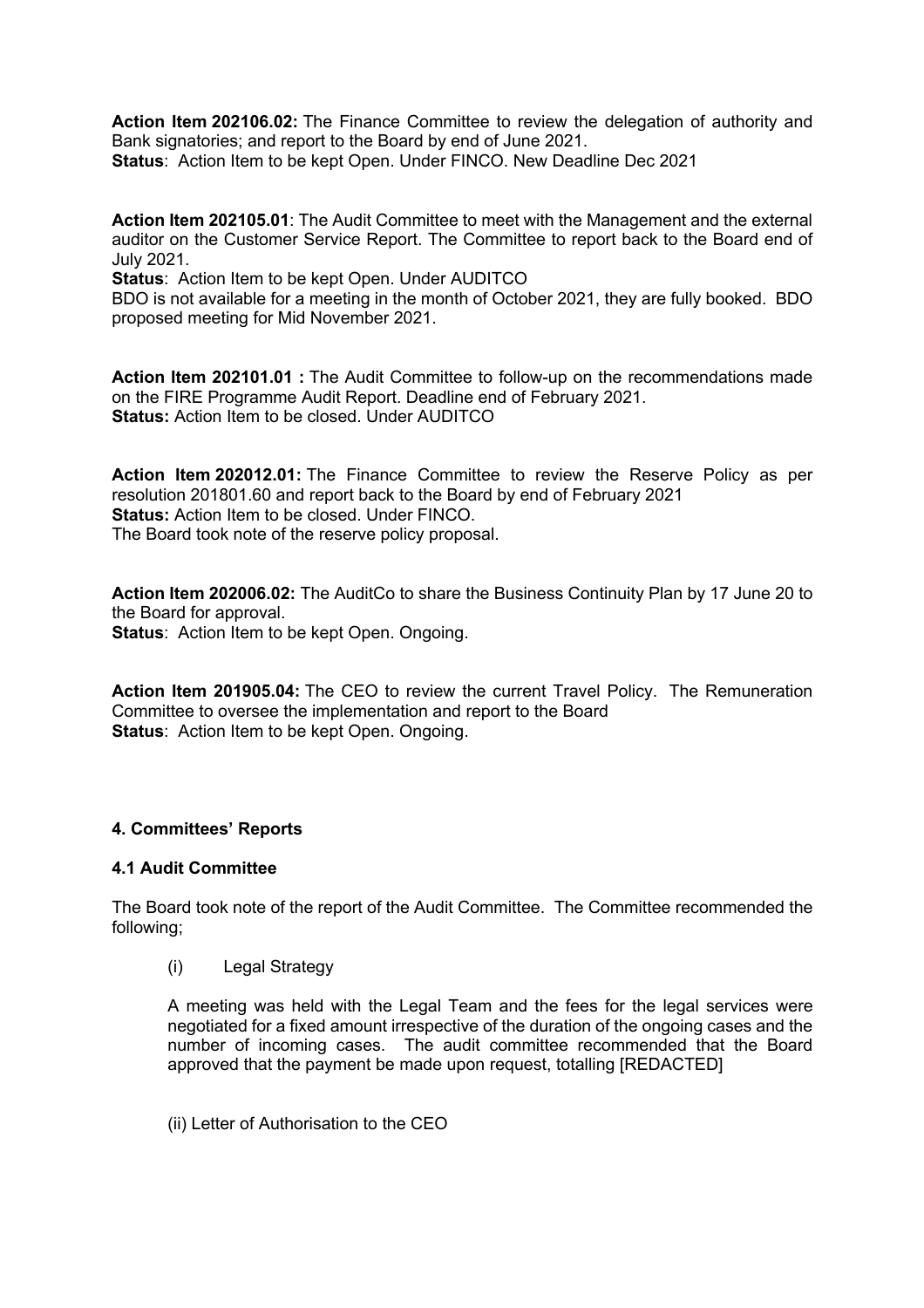The Legal Team proposed that the Board provide a formal authorisation to the CEO to represent the company in all court proceedings. The audit committee recommended that the Board passed a written resolution, as proposed, to that effect.

(iii) Casual Vacancy

The Southern Africa seat is currently vacant, and the audit committee recommended that the vacancy should be filled the soonest possible by the Board in order to ensure a balanced regional representation on the Board and as per the relevant Articles of the AFRINIC Bylaws.

(iv) FIRE Programme Audit Report.

The Committee took note of the audit report on the FIRE programme and one of the recommendations made is for the setting up an AFRINIC Foundation to administrate the FIRE Africa programmes and other such activities. The Audit Committee recommended that the Board to consider and assess the feasibility of setting up an AFRINIC Foundation.

(v) Resignation of Internal Auditor

The committee informed that the Internal Auditor has submitted his resignation and is effective as at February 2022. The CEO after consultation with the Audit Committee accepted the resignation.

The Chair proposed to further discuss points (i) to (iii) under the relevant Agenda Items, set for the present meeting.

# **4.2 Finance Committee**

The Board took note of the report of the Finance Committee and its recommendations as follows;

(i) Discount Policy

A revised discount policy is being proposed to the Board for consideration.

The Chair proposed that further discussion on the policy be made on the mailing list.

(ii) Reserve policy

A revised discount policy is being proposed to the Board for consideration

After discussion, the Board approved the reserve policy.

#### **Resolution 202110.650**

WHEREAS the Finance Committee has updated the Reserve policy; RESOLVED to approve the document; RESOLVED that the policy shall take effect from the date of this approval.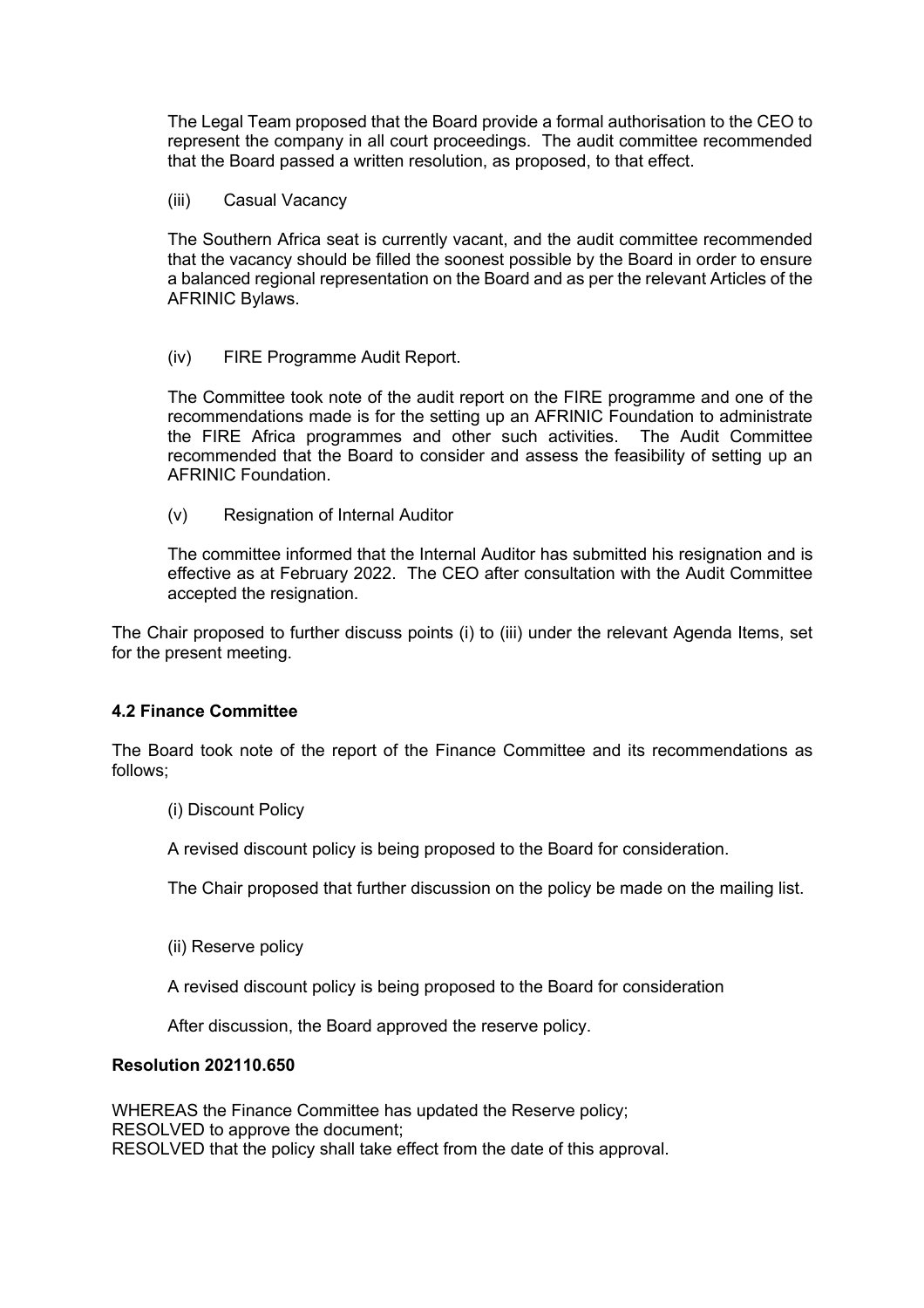Proposed AO. Seconded EK. Resolution passed.

Vote Yes: SM EK BE AO OO

### (iii) Delegation of Authority and Bank Signatories

The Committee has considered the delegation of authority and bank signatories as per assigned Action Item and the committee is of the view that no change is to be brought to the templates of bank signatories. Section 23.5 and Section 23.6 of the Bylaws are with regards to the board approval of the bankers that AFRINIC will use and any debts which the company enters need to be endorsed by the Board. The committee also recommended that no change is to be brought to the Delegation of Authority as at todate.

(iv) Financial Status

The Board took note of the financial status as at  $9<sup>th</sup>$  October 2021 as presented by the committee. It is noted that the Management will further submit financial status as at the date the accounts were opened and report on the donations received. The finance committee recommended that the board removed the requirement to submit weekly financial report.

**Action Item 202110.01:** FINCO to submit a report on the donations received and how it was spent by 1 December 2021.

The committee also recommended that the budget lines for the payment of legal fees should be adjusted by the Board as the contingency and legal consultancy is not sufficient to cover the fees.

After discussion, the Board agreed that payment to the Legal Team to be made upon submission of invoices and to proceed the appropriate legal fees in the next budget 2022. The Board further approved the payment of C & A Law Chambers as per Invoice PRI10581 amounting to [REDACTED].

The Chair inquired whether the amount to be paid for the legal services includes any sum for the Court case against the Chair. The Chair of the Audit Committee confirmed that the payment includes legal fees pertaining to the Court case against the Chair. The Chair declared that he is conflicted in the present resolution and is abstaining in the roll call vote.

The Legal Counsel recalled to the Board that all directors should act in the best interest of the company.

After discussion, the Board resolved as follows;

#### **Resolution 202110.651**

WHEREAS the services of C& A Law Chambers were retained for the purpose of consolidating AFRINIC's legal team in ensuring the defence of AFRINIC;

WHEREAS C&A Law Chambers has now submitted their invoice PRI10581 amounting to [REDACTED ] representing part payment of professional fees for services rendered;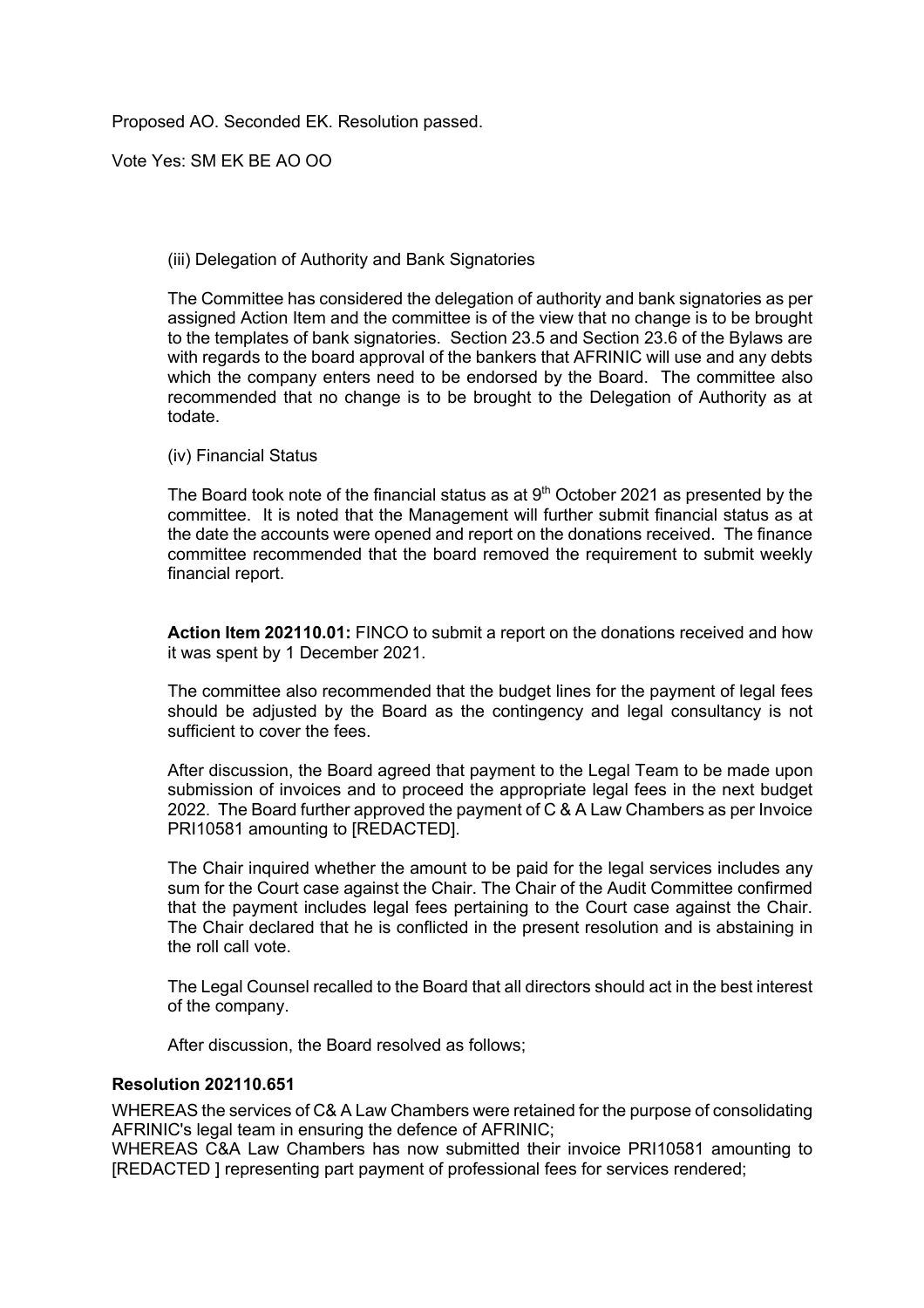RESOLVED to approve payment to C&A Law Chambers for the sum of [REDACTED].

Proposed EK. Seconded AO.

Vote YES = AO EK BE OO Vote No = none Abstention = SM

(v) Release of attachment order

Pursuant to the release of the attachment order, the committee has requested Management to start its normal and suspended activities.

(vi) Budget 2022

The committee is working on the preparation of the Budget 2022 with the Management and will be submitted to the Board for review and approval mid-November 2021.

(v) Quarter 3 Report

The Board took note of the financial status report for Quarter 3. The Management to proceed with publication of the short version.

#### **4.3 Remuneration Committee**

The Board took note of the report of the Remuneration Committee.

(i) Travel Policy

The Committee is reviewing the draft Travel Policy and will submit same for approval in its next meeting.

(ii) CEO KPI

The Committee informed that the assessment criteria to conduct the CEO KPIs for the year 2021 has been reviewed and being submitted to the Board for consideration. The Board took note of the CEO KPIs.

(iii) Status of COO Recruitment

The committee informed that it is agreeable to the basic salary and other allowances pertaining to the position of the COO. The Committee recommended that the Board approves the contract and proceeds with the remaining steps for the signature of the contract by the selected candidate.

The Chair explained that he has not yet contacted the candidate and asked to put on record that he requested inputs from members regarding the gross amount and there was no feedback on the board mailing list. The CEO pointed out that the Chair has been delaying the matter longer than necessary. The REMCO Chair clarified that the gross amount was provided on the mailing list and the amount is [REDACTED].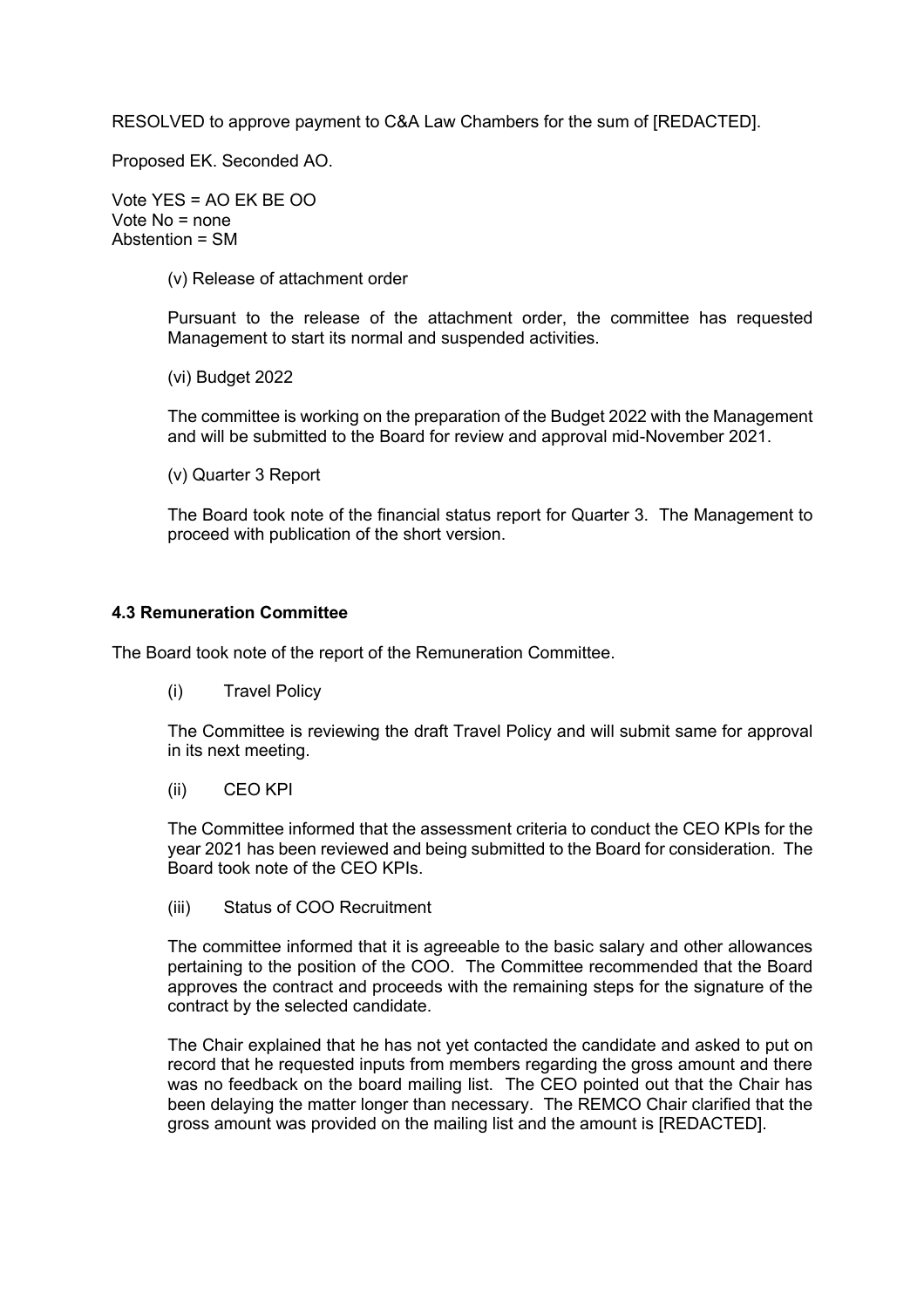*AO not in attendance at 13:22 UTC. The board was not quorate. The Chair made a roll call to confirm quorum and noted that there was no quorum; the Chair adjourned the meeting at 13:35 UTC to enable AO to join the meeting and resumed at 13:35 UTC.*

#### **Resolution 202110.652**

WHEREAS the Remuneration Committee has recommended the recruitment of Mr Nishal Goburdhun as the Chief Operations Officer;

RESOLVED to accept the recommendation of the Remuneration Committee relative to the appointment of the Chief Operations Officer of the African Network Information Centre (AFRINIC) Ltd.

Proposed OO. Seconded BE. Resolution passed.

Vote YES: BE EK OO AO Vote No: SM Abstention: None

**Action Item 202110.02:** The Chair to liaise with the COO, designate, and arrange for the finalisation and signature of the contract by 2nd November 2021. The REMCO Chair and the CEO to be in attendance to the meeting.

#### **4.4 Governance Committee**

No new update.

#### **4.5 Reform Committee**

No new update.

#### **4.6 CEO Report**

The Board took note of AFRINIC operations update as presented by the CEO. The following was drawn to the attention of the Board.

(i) Update on Legal Cases as per board paper circulated.

A notice of appeal has been received and is being studied by the legal team.

(ii) Update on the Policy Development Process as per board paper circulated.

(iii) COO Recruitment

The CEO reiterated the need to fast track the recruitment of the COO in order to assist in the management of the daily operations of the company.

(iv) Recruitment of the Company Secretary

The CEO informed about the challenges being experienced with the present Company Secretary, responses are very slow and the Company Secretary raises concerns with regards to the ongoing legal cases and documents to be signed for Court proceedings because they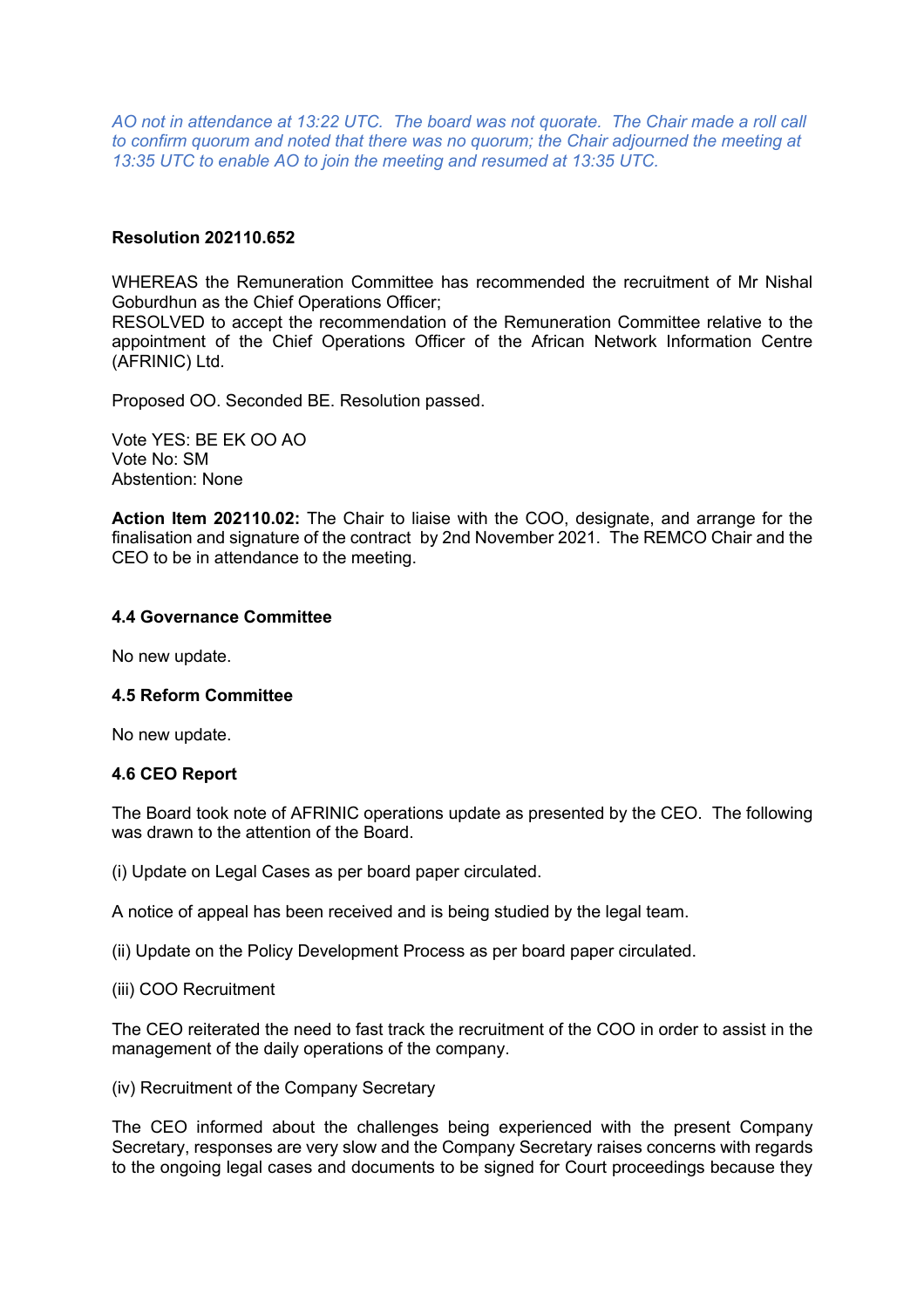do not sit in AFRINIC board meetings. With respect to the current situation, the CEO reiterated the need to recruit a full-fledge Company Secretary to the Board.

The Chair pointed out that the recruitment of the Company Secretary is an action item on the Chair, but he requires to have a budget first before proceeding with the selection. The CEO informed that the budget line is under consultancy and the options available are to either extend the scope of the present company secretary or recruit a new company secretarial firm.

# **4.7 Chair Update**

The Chair made an update of his activities for the month of October 2021 as circulated. He emphasised that board papers should be circulated in time to enable proper decision taking.

The Board took note of the procedures proposed by one member AO and is encouraged to follow same together with the Board Handbook to ease the flow of board proceedings.

#### **5.0 Recall Committee**

The Board took note that Mr Haitham El-Nakhal submitted his resignation as member of the Recall Committee due to a conflict interest since he is one of the co-authors of the policy under the recall petition.

*BE not in attendance at 14:31 UTC. The board was not quorate. The Chair made a roll call to confirm quorum and noted that there was no quorum; the Chair adjourned the meeting at 14:32 UTC to enable BE to join the meeting and resumed at 14:40 UTC.*

The Board approved to reconstitute the Recall Committee and passed the following resolution.

# **Resolution 202110.653**

WHEREAS on 26 October 2021, the Board of Directors constituted the Recall Committee as per resolution 202110.641;

WHEREAS Mr Haitham El-Nakhal, who was a member of the aforesaid committee, has recused himself therefrom on the ground that he was one of the co-authors of the policy proposal titled **"**RPKI ROAs for Unallocated and Unassigned AFRINIC Address Space AFPUB-2019-GEN-006-DRAFT03" which forms part of the recall petition, and thus in order to avoid all perception of bias;

RESOLVED that the Board resolution 202110.641 be revoked forthwith and the Recall Committee be further reconstituted as follows:

- Dr Christian D. Bope
- Mr Kenneth Yip Tong
- Dr Ousmane Lv
- Mr Craig NG, General Counsel APNIC as Observer
- ●

Proposed OO. Seconded AO. Resolution passed.

Vote YES = AO BE EK OO SM Vote No = none Abstention = none

# **6.0 Legal Strategy**

The Board took note of the board paper with regards to the delegation authority to the CEO.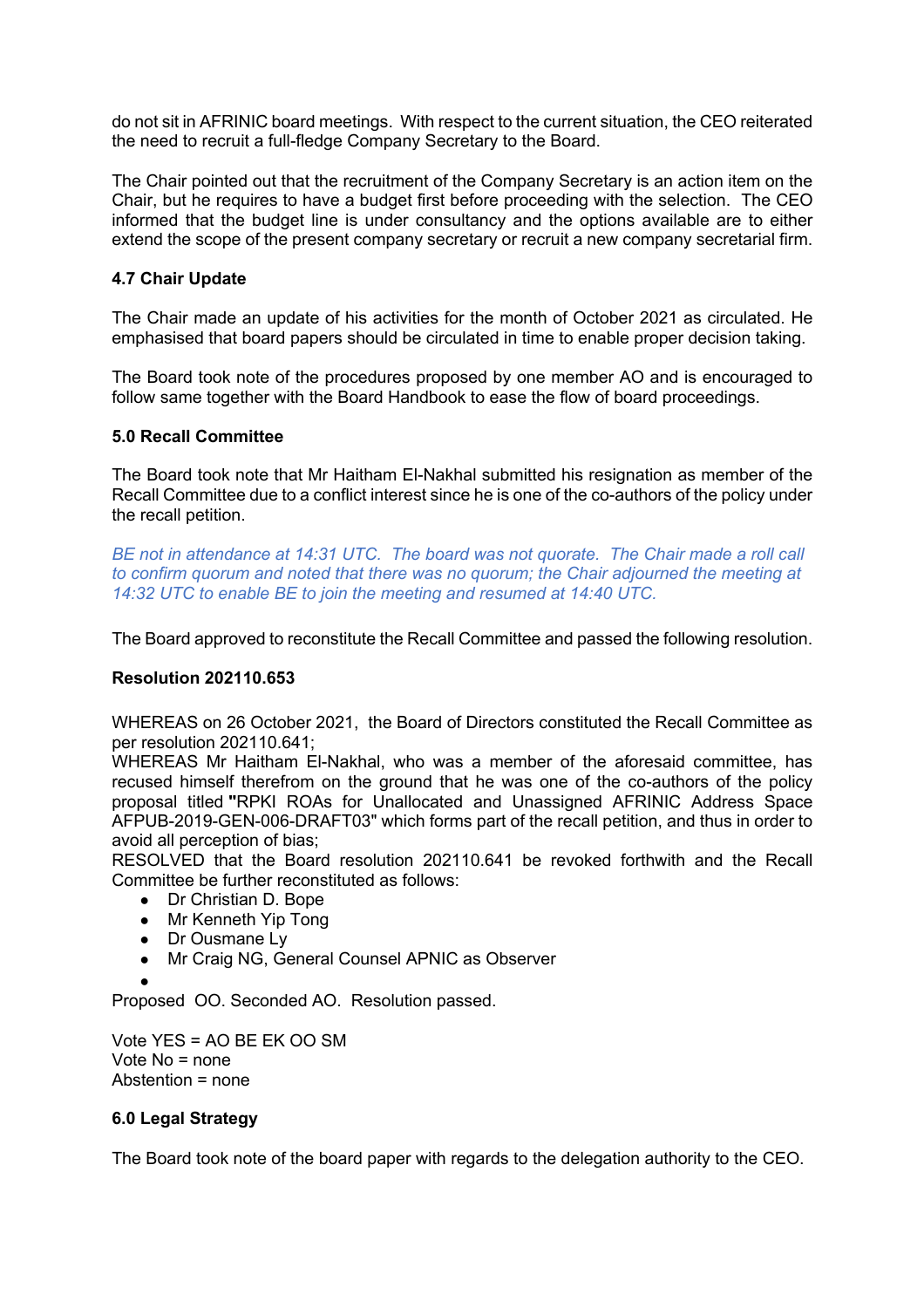### **6.1 Delegation of Authority**

Further to the recommendation received from the Legal Team, the Board resolved to appoint the CEO as the representative of the company and to take all actions that he may deem necessary for the defence and protection of the rights and interests of the Company

#### **Resolution 202110.654**

**WHEREAS**, the Board of Directors is fully aware of all cases, directly or indirectly, concerning or relating to the African Network Information Centre (AfriNIC) Ltd, also known as AFRINIC.

#### **RESOLVED THAT**:

Mr. Mabano Eddy Kayihura, Chief Executive Officer at African Network Information Centre (AfriNIC) Ltd, also known as AFRINIC, (the "**Company**") be hereby duly authorised by the Board of Directors to take all actions that he may deem necessary for the defence and protection of the rights and interests of the Company as well as:

1. To instruct Counsel and Attorney-at-Law in order that they may enter all main actions, apply for all injunctions, whether interim, interlocutory, or perpetual, whether such actions be based on tort or in contract, to apply for all remedies and reliefs connected with same, to claim all damages, make all seizures, attachments or execution of any sort (and whether provisional or otherwise), to allow same to be cancelled or annulled, to claim, state, contest, compound, finally settle and adjust all claims, to compromise disputes and refer same to arbitration, to sign and execute all necessary bonds, submissions, and references, and to enforce any award;

2. To appear for the Company before any Tribunal, Court or other body in Mauritius or elsewhere, either as applicant, plaintiff, respondent, defendant, third party or intervenient and to sign and grant any necessary proxy or proxies to any Counsel and Attorney-at-Law of the said Courts and prosecute and defend any suit or suits or other proceedings brought by or against the Company and to proceed to judgment thereon or to suffer judgment, by way of non-suit or default to be entered against the Company and any judgments, order or decree of any of the said Courts, to appeal to any Court of Appeal and/or to the Judicial Committee of the Privy Council and to give necessary securities and sign all necessary bonds upon such appeal, to initiate or defend or give up or withdraw any appeal or proceedings judicial or extrajudicial;

3. To swear all affidavits and make all declarations judicial or otherwise, sign all petitions and applications, serve and accept service of any process as may be necessary or desirable at his discretion in connection with or incidental to the matter or matters referred to above and to perform all or any of the obligations imposed on the Company by virtue of the same;

4. To claim, state, contest, compound, finally settle and adjust all debts, claims, accounts, reckonings, and demands whatsoever between us and any person or persons whatsoever; and

5. To substitute and appoint one or more attorney or attorneys with the same or more limited powers, to remove such substitute or substitutes, and to appoint others in his or their places.

For avoidance of doubts, this power of attorney and/or delegation of authority shall apply to all cases directly or indirectly concerning or relating to the Company, whether on-going or to be lodged.

Proposed BE . Seconded AO. Resolution passed.